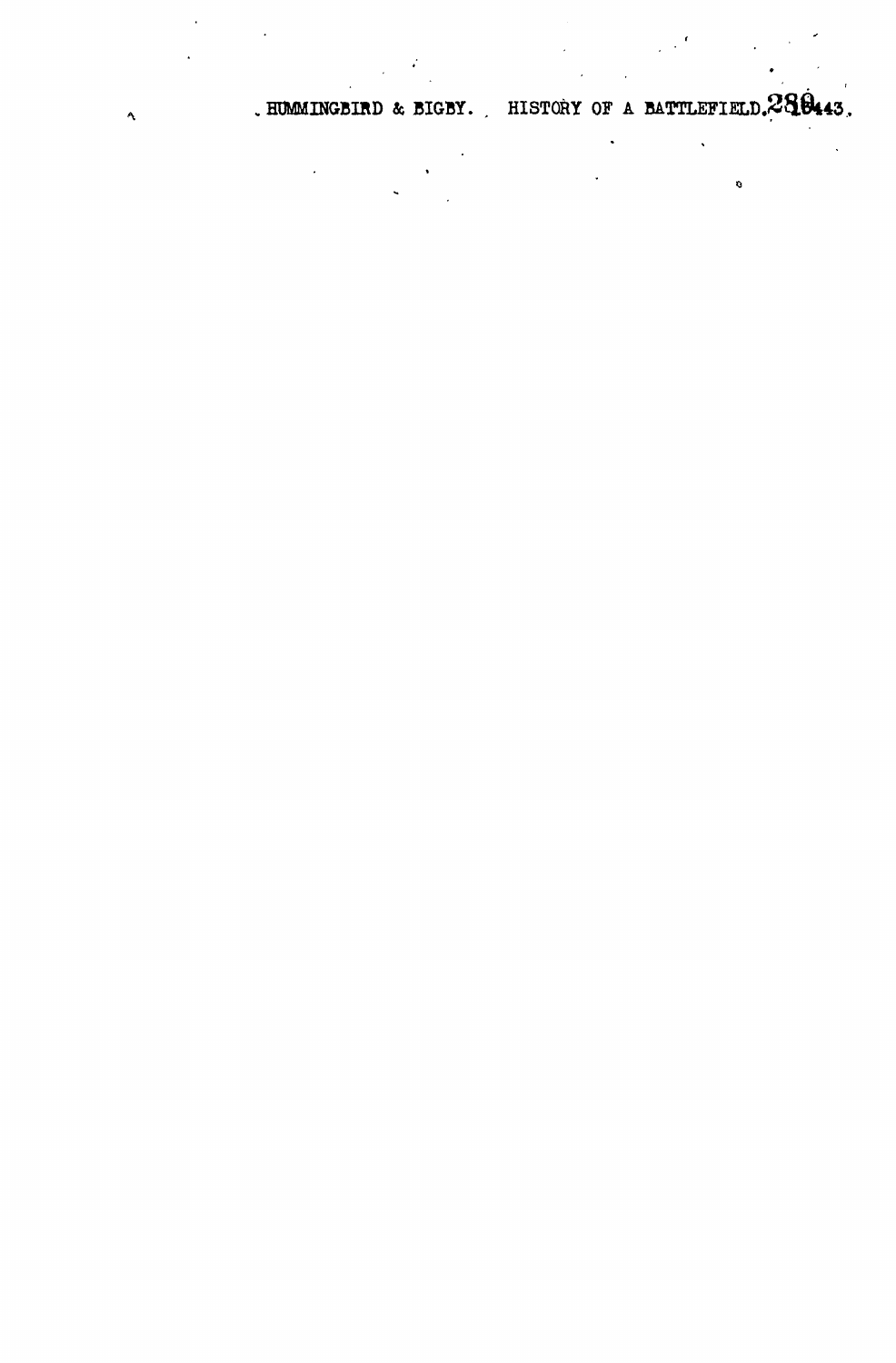## HUMMINGBIRD, GUS.

## HISTORY OF A BATTLEFIELD.

Gus Hummingbird, Investigator, March 21, 1938.

## THE HISTORY OF A BATTLEFIELD IN ADAIR COUNTY.

There is no name given to this battlefield where a fought battle was *About* 1863. Some of the old residents say that there were several men killed at this place. From the best I can find out this was not a great battle. about a hundred men on each side. There is no record of those who were the commanding officers.

according to John Livers and Blackbird Doublehead, two old Cherokees in this community, this was a battle. between the Southern Scidiers who had been sent to the Cherokee Nation on a/pillaging expedition. That is to steal cattle for the Southern Armies. They were met at this place through a report from lower Lees Creek by an Indian runner.

There was always a bunch of men who were scouting  $\gamma$  the Mation, who did not favor either syde. These and a few of the Home-Guards who were stationed throughout the Cherokee country were the ones who met this Confederate Army at this place.

13443.